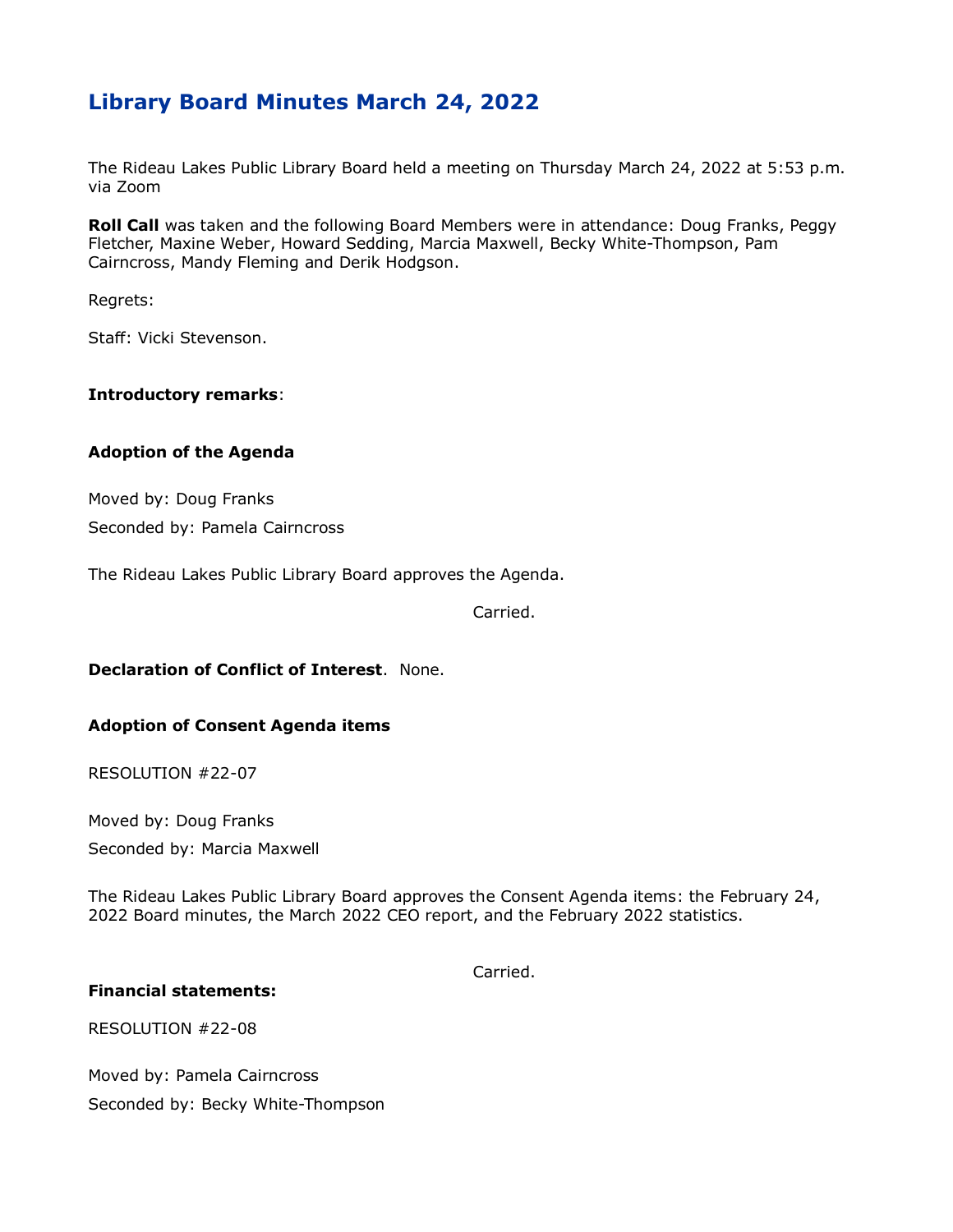The Rideau Lakes Public Library Board approves the March 17, 2022 Balance and Income financial statements.

Carried.

#### **For Discussion:**

a) South Elmlsey update and opening

- Wrapping up final stages of renovation and moving in of library materials
- Occupancy permit determines opening date, between April 2 and April 9
- Tentative Grand Opening date of Friday, April 29

b) Budget and audit update:

- Council will discuss budget March 28, 2022
- No further news from auditors KPMG at this time

c) Policy review: R-2 Human Resources "Disconnect from work"

 Written policy required for employers of 25 or more by June 1, 2022 but including this piece in our HR policy responds to a trend noticed among staff, provides clear boundaries.

RESOLUTION #22-09

Moved by: Derik Hodgson

Seconded by: Marcia Maxwell

The Rideau Lakes Public Library Board amends the R-2 Human Resources policy to include the "disconnect from work" description and requirements.

Carried.

d) Mileage rates

 Reimbursement for travel at .50/km has not changed in well over 5 years and is far below current fuel prices. Township management is also reconsidering their mileage rate which follows the County of Leeds & Grenville

e) May meeting

• The Board will not hold a meeting in May.

f) Risk management: Covid19 measures

 Masks are optional following the change in provincial guidelines, March 21 2022. Many patrons and some staff are staying masked and many of us wear them as needed. Staff continue to use the self-assessment tool.